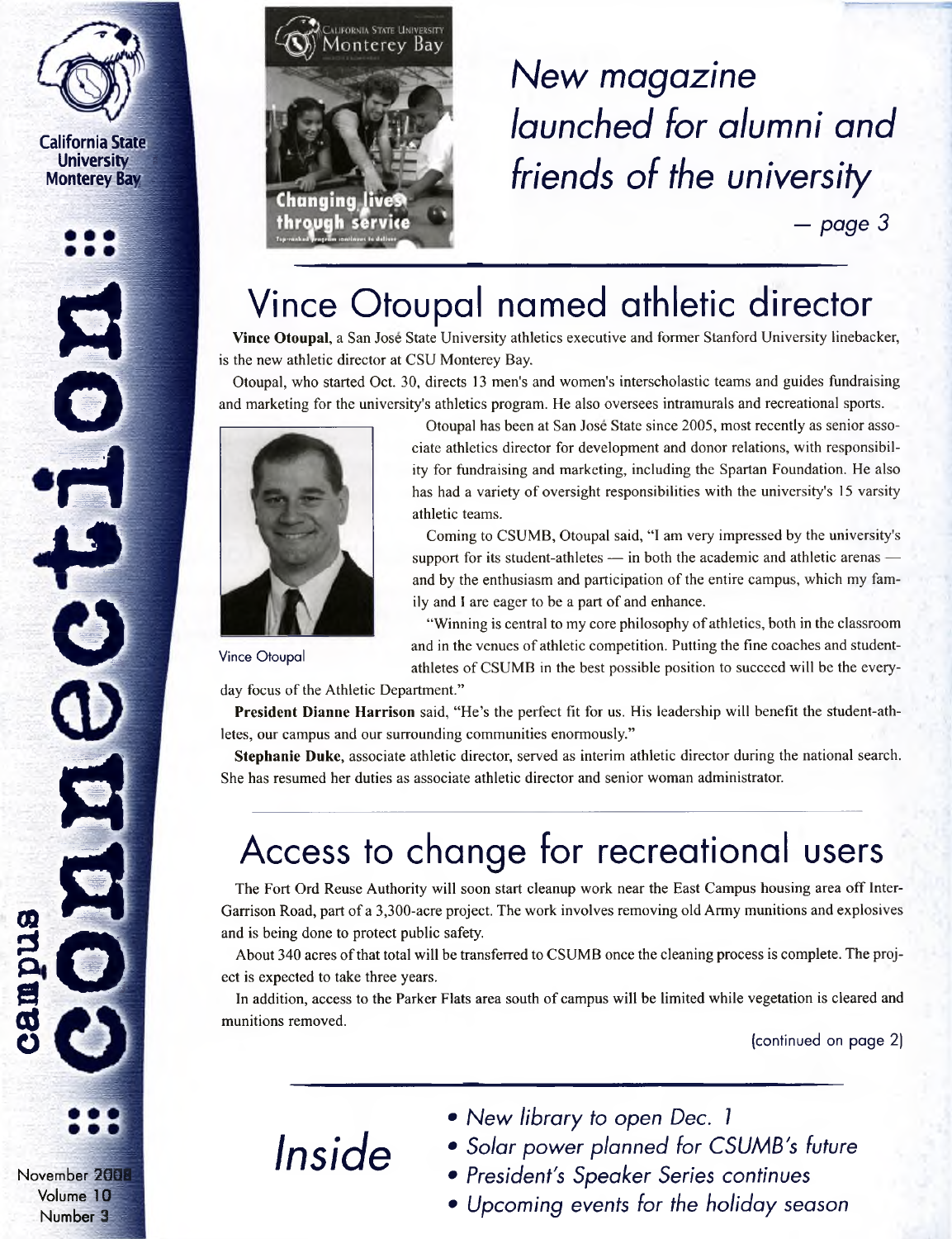

#### Access (continued from page 1)



6,400 acres of BLM land are still available for the public to enjoy.

Since Fort Ord closed in 1992, many people have been walking, bicycling, hiking and horseback riding on the land involved in the cleanup. State and federal regulators overseeing the work now require that public access be limited while the cleanup is in progress. Therefore, designated Safety Access Corridors have been established to ensure public safety.

Signs will be placed at various points in the cleanup areas to indicate "open" and "closed" routes for public access (including all vehicles, pedestrians and bicyclists). Citations can be issued for access corridor violations.

Bureau of Land Management recreational properties — about 6,400 acres — are still available for the public to enjoy and are located only a short distance away via the Safety Access Corridors.

The Fort Ord Reuse Authority provides a map of the areas where the restrictions apply. The map shows alternate routes through these properties. The map, as well as more information about the

remediation program, can be found at **<fora.org>** and on the Army's website, **<fortordcleanup.com>.**

To be added to an email update list, contact the Fort Ord Reuse Authority at  $\csc(a)$  fora.org or call the remediation hotline at 883-3506.

### Partnership to provide solar power for CSUMB

The university will take another step toward reducing its carbon footprint with a project to install solar panels on campus. The state Department of General Services and the California State University system announced Oct. 21 that solar projects will be completed on 14 campuses, including CSU Monterey Bay, through agreements with solar service provider SunEdison.

The project is expected to generate nearly 2 million kilowatt hours of power for CSUMB, 16 percent of its annual consumption.

SunEdison will finance, build and operate the solar energy system over the course of a 20-year contract. The university will purchase the power at a pre-agreed price.

The panels will be installed at ground level on a vacant lot at Seventh Avenue and Col. Durham Street, in an area that is not in use by the university. A construction date has not yet been determined. It will take approximately six months to complete the installation once construction gets under way.

"CSU Monterey Bay is dedicated to conserving resources and reducing costs," **President Dianne Harrison** said. "Solar puts us a step closer to reducing our carbon footprint. And the long-term fixed energy prices are very attractive, especially given the volatility in the energy markets."

When completed, the university's solar power system will provide enough power for approximately 200 homes and will reduce carbon dioxide emissions by 713 metric tons per year, equivalent to the amount generated by 92 vehicles.

The statewide program is intended to lower energy costs over the long term, promote renewable energy use and make CSU campuses more environmentally friendly.

### Check out what's happening on campus

After months of work, the campus master calendar working group — **Joan Iguban, Liz MacDonald, Kevin Miller, Lianne Minemoto, Greg Pool, Jay Singh** and **Petra Valenzuela —** has unveiled its final product. The calendar is now online at **<csumb.edu/events>.** It can be viewed a day, week or month at a time, is searchable and has tabs that show all events, athletics, events primarily intended for students, community, faculty and staff, and "hot events." The calendar pulls events from Resource 25. To submit your event, log in to R25 and enter the information. If you do not have an R25 account, email [webmasterR25@csumb.edu](mailto:webmasterR25%40csumb.edu).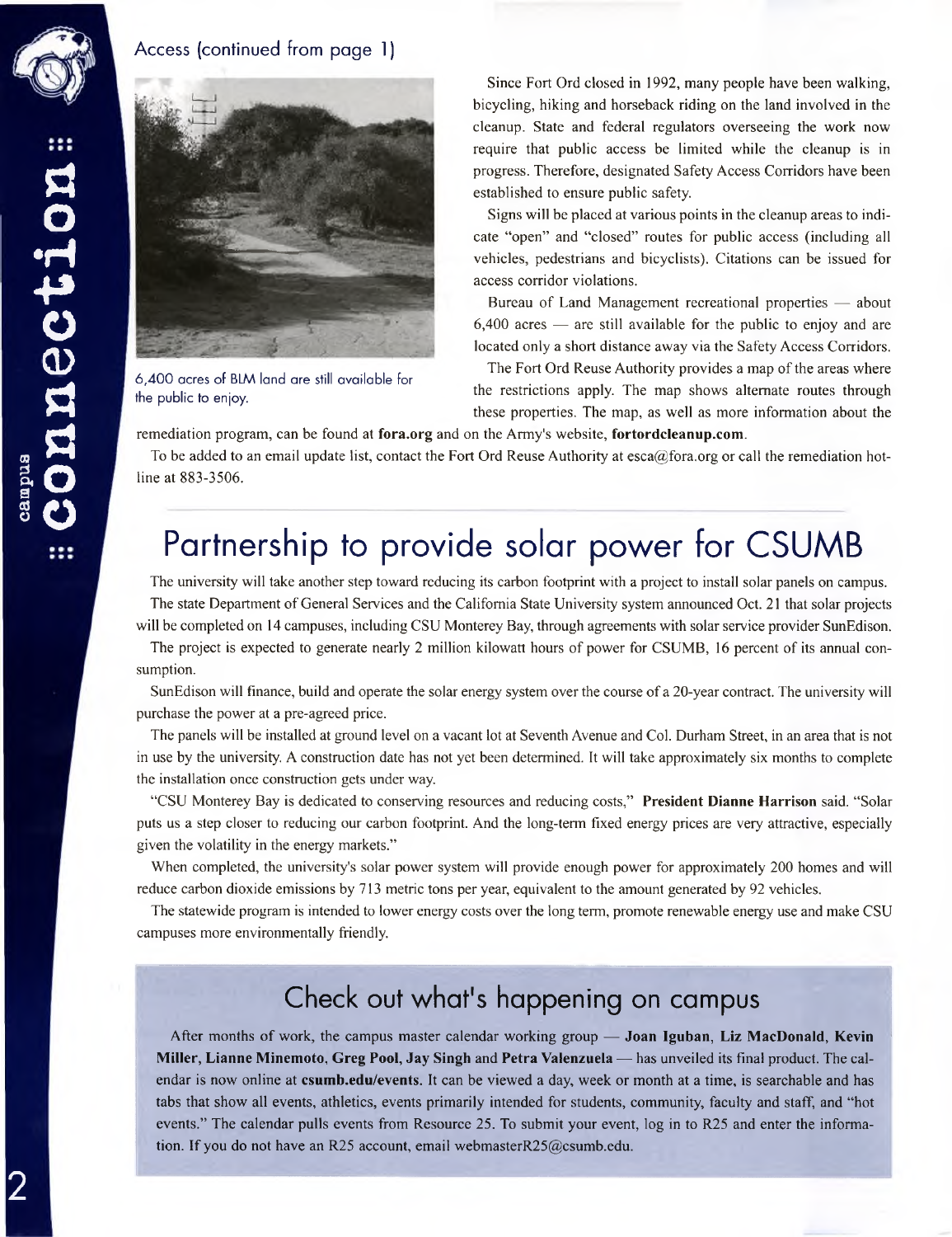# New university magazine debuts



*California State University, Monterey Bay Magazine and Alumni News,* a new publication, debuted in October.

The 32-page glossy magazine was mailed Oct. 20 to 10,000 community members and 5,000 alumni. It is produced by the University Advancement Division with assistance from the Alumni Association.

The magazine replaces two previous publications, *Alma Otter,* an alumni newsletter, and *Campus Chronicles*, a newsletter for donors and friends of the university.

"We're excited to have a new connection with CSU Monterey Bay's friends, supporters and alumni," said **Scott Faust**, executive director of strategic communications, who is the magazine's executive editor. "This university has many great stories to tell, and a magazine is a perfect medium to present them."

Like traditional news magazines, each edition of the magazine will have a cover story and wide-ranging sections, reporting on campus growth and development and other university news; faculty projects; student profiles; and Otter athletics.

The cover story for the debut issue is a look at CSUMB's Service Learning Institute, which continues to earn national acclaim as it integrates community service with students' academic experience. Also included are a letter from **President Dianne Harrison** and an eight-page Annual Report on Giving for fiscal year 2007-08.

The current issue can be downloaded at **<csumb.edu/magazine>.** A second twice-annual issue is due out in early April.

# Library open to campus for first time Dec. <sup>1</sup>

The Tanimura & Antle Family Memorial Library will open to the campus community at 8 a.m. on Monday, Dec. 1. Regular library hours will be 8 a.m. to midnight Monday-Thursday, 8 a.m. to 5 p.m. on Friday, 10 a.m. to 5 p.m. on Saturday, and 2 p.m. to midnight on Sunday. Tours, both self and guided, will be available. If interested, contact the library at 582-3733.

The campus community is invited to "officially" open the library with a ribbon-cutting ceremony at <sup>1</sup> p.m. Wednesday, Dec. 3, on the new building's back patio. **President Dianne Harrison,** along with student, faculty and staff representatives, will take the opportunity to address the crowd. Light refreshments will be served.

Students, faculty and staff is also invited to join the community at large and attend public dedication ofthe library at 4 p.m., Friday, Dec. 5, on the back patio. Light refreshments will again be served. RSVPs are appreciated and can be made by calling 582-4001 or by emailing



[specialevents@csumb.edu](mailto:specialevents%40csumb.edu). If you need disability accommodations, contact **Phyllis Grillo,** events coordinator, at 582-4141 or via FirstClass by Nov. 24.

# Creativity and speed win at gingerbread house contest



Mark your calendar now to join the Gingerbread House Design and Build Competition, sponsored by Human Resources. It's the fourth year for the popular event.

The competition starts promptly at 11:30 a.m. on Thursday, Dec. 11, in the University Center Ballroom. Finished houses will be on display at the Staff and Faculty Holiday Party on Dec. 12. Party guests will be invited to cast votes for the "People's Choice Award." Winning teams will receive prizes and be recognized by **President Dianne Harrison.**

Not a builder? Don't let that stop you from joining the fun. Come on by and cheer for your favorite team. This year, HR is cooking up exciting new surprises, including local celebrity judges, so make sure you're registered. To participate, staff and faculty groups should contact **Kerri Rivera,** administrative support assistant in HR, at 582-3626 by Dec. 8.

Following last year's hectic house-building competition, employees watch as judges rate the entries.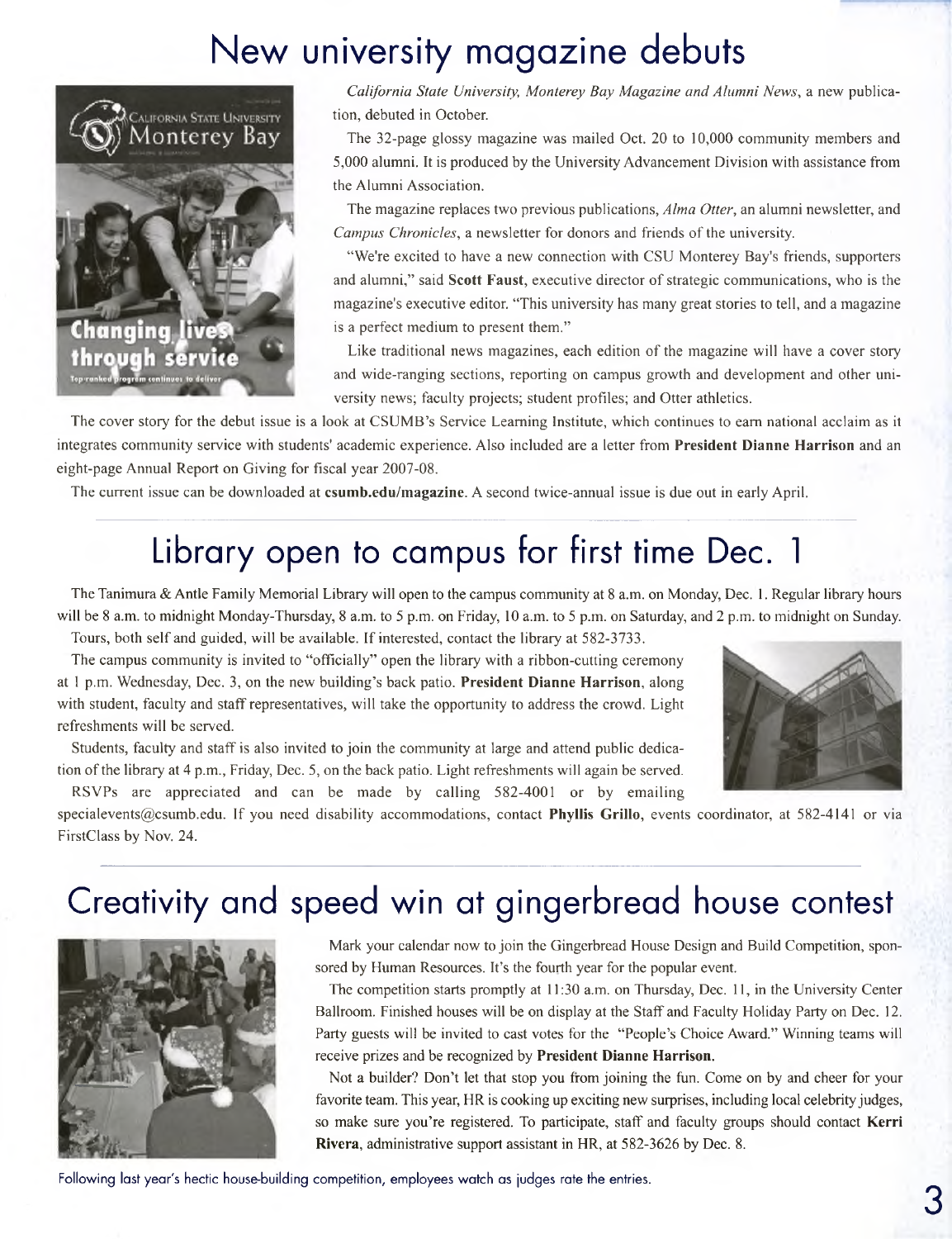

### A landscape project that really rocks

Ten quartz boulders now grace the campus, part of a continuing effort by Facilities Management and Planning to improve the appearance of the campus.

The boulders, donated by Monterey Peninsula Engineering, have been integrated into the campus landscaping.

"Rocks add to the natural environment," said **Tony Boles,** associate vice president for Facilities Management and Planning, who is charged with making the campus landscape appealing and inviting, environmentally friendly and cost-effective.



Rocks in front of the Chapman Science Center accentuate a natural environment.

Three of the boulders were placed in front of the Alumni & Visitors Center, where they are visible from General Jim Moore Boulevard. Three are located in the traffic roundabout, at the intersection of A Street, Fifth Avenue and Divarty Street. Four are situated near the Chapman Science Center: two southwest of the building and two near the interior courtyard.

The biggest boulder weighs six tons, Boles said. All of them were part of the seawall that protected Stilwell Hall, the former soldiers club at Fort Ord that was demolished in 2003.

At a presentation about the university's landscape master plan on Oct. 9, Boles cited research by the Association of Physical Plant Administrators that indicates 65 percent of students and parents choose a university based on the appearance of the campus grounds and buildings.

During the summer, landscaping along the north side of the main quad was refreshed and a complete overhaul was performed at the Administration Plaza. Sustainability of campus landscaping must take three elements into account: water conservation; level of maintenance required; and cost.

Plants selected for use on campus must be wind tolerant, require little watering, be adaptable to sandy soils, and must add color, texture

and form to the mix. The campus has been divided into six zones from Zone A that requires high maintenance, to Zone F that is maintenance-free. An appropriate plant palette has been selected for each zone.

"Overall, more than 50 percent of plants in the master plan palette will be native; the rest are climate adapted, droughttolerant and non-invasive," Boles said.

# It's out with building numbers, in with names

CSU Monterey Bay's new business cards and letterhead stationery and envelopes represent another wave in the university's shift away from building numbers and its military past.

All outgoing university mail should now bear a return address that contains the sender's name, then CSU Monterey Bay, then the sender's department, and then the postal address of 100 Campus Center, Seaside, CA 93955-8001. The ZIP's last four digits help the U.S. Postal Service direct mail to campus.

University mail staff will use the department name, with no reference to the recipient's building or building number, to direct items to the correct destination.

Even though the northwest end of campus is within Marina — a fact that's relevant for voter registration by North Quad residents — all university mail should be addressed to 100 Campus Center in Seaside.

**President Dianne Harrison** is leading the move away from building numbers as part ofCSU Monterey Bay's identity as a 21 st-century center for higher education.

The change could be clearly seen this past summer, when stickers bearing the university seal were placed over building numbers on signs outside campus buildings. Blue circles with building numbers remain on structures to assist emergencyresponse personnel, but Dr. Harrison urges everyone to refer to buildings by their name and not by number.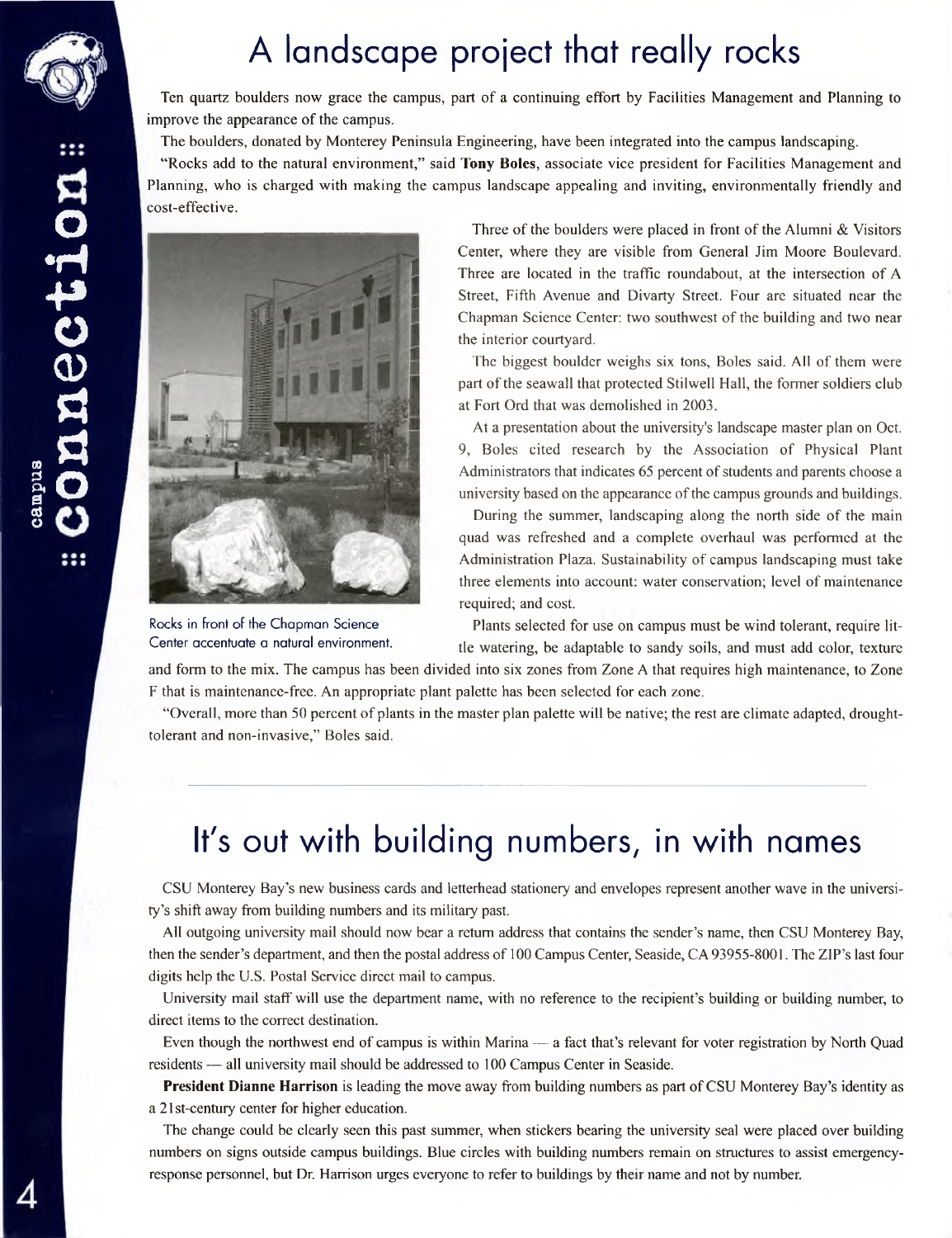### Meet Sam Pacheco

As coordinator for CSU Monterey Bay's Educational Talent Search program, **Sam Pacheco** assists high school students from disadvantaged backgrounds who have the potential to succeed in higher education. Federally funded, the program he oversees serves 1,200 participants from schools in Monterey and Santa Cruz counties. Pacheco joined the university in 2000 as an outreach specialist.

"I was always interested in the Monterey area," he said. "When CSUMB first opened, <sup>I</sup> inquired about a master's program, but because the school was new it didn't have the program <sup>I</sup> was looking for."

What finally brought Pacheco to CSUMB was marriage.

"I'm originally from the Bay area and moved to Salinas when <sup>I</sup> got married," he said. "In addition, the opportunity to work for a program that helped underrepresented students go to college was a place where <sup>I</sup> believed I could make a difference. Working for ETS gave me the opportunity to get involved in a community that I felt an innate connection to."

The ETS program is centered at six high school sites: King City, Greenfield, Soledad, Gonzales, Alisal and Watsonville. The ETS staff meets with students who range from freshmen to seniors. They advise them about the classes they need to take to meet college eligibility. They help high school seniors apply to colleges and universities and hold workshops on financial aid to help students fill out the required paper work.

"The most rewarding part of the job is to take students on field trips to different colleges and universities around the region," Pacheco said. "For many of them, this is the first time they've set foot on a college campus."



He's most proud of the staff he coordinates. "All of them are strong advocates for students," he said. "It's exciting and rewarding that our outreach specialists — the professional arm of ETS — are former ETS students, who became student employees of the program and are now professional staff for the ETS program."

Pacheco has two children: Gabriel who is 9 and Anais who is 6. "I'm very involved in their lives. I coach their soccer and baseball teams, which also provides me a great link to to the Marina community. Like most parents, the most important thing in my life are my children."



Irshad Manji speaks on Dec. 1.

### President's Speaker Series: Irshad Manji

The second lecture of the 2008 President's Speaker Series on Monday, Dec. 1, will feature feminist

and Muslim Irshad Manji. The titled of her talk is "Confessions of a Muslin Reformer: Why <sup>I</sup> Fight for Women, Jews, Gays . . . and Allah." With candor and humor, Irshad unearths the troubling cornerstones of mainstream Islam today: tribal insularity, the ill-treatment of women, deep-seated anti-Semitism, and an uncritical acceptance of the Koran as the supreme manifesto of God's will. Her message is ultimately a positive one. She expresses a new, humane and intellectually vibrant vision for the Islamic world-based on

| To attend                   |                           |
|-----------------------------|---------------------------|
|                             | <b>What:</b> Irshad Manji |
|                             | When: 7 p.m., Dec. 1      |
| <b>Where: World Theater</b> |                           |
| Cost:                       | <b>Free</b>               |
| Info:                       | 582-4189                  |

Islam's own tradition of critical thinking. Tickets are not required, but reservations for the lecture are recommended and can be made at **<csumb.edu/speakers>.**

Future speakers scheduled for the series are investigative journalist and author of *The Wal-Mart Effect,* Charles Fishman, scheduled for Feb. 4; and biologist Sandra Steingraber, who studies environmental links to cancer. She will lecture on March 11.

The series, now in its third year, is offered to enhance the intellectual life of the campus and the communities the university serves.

To request disability accommodations, call 582-4189 at least 10 working days prior to the event.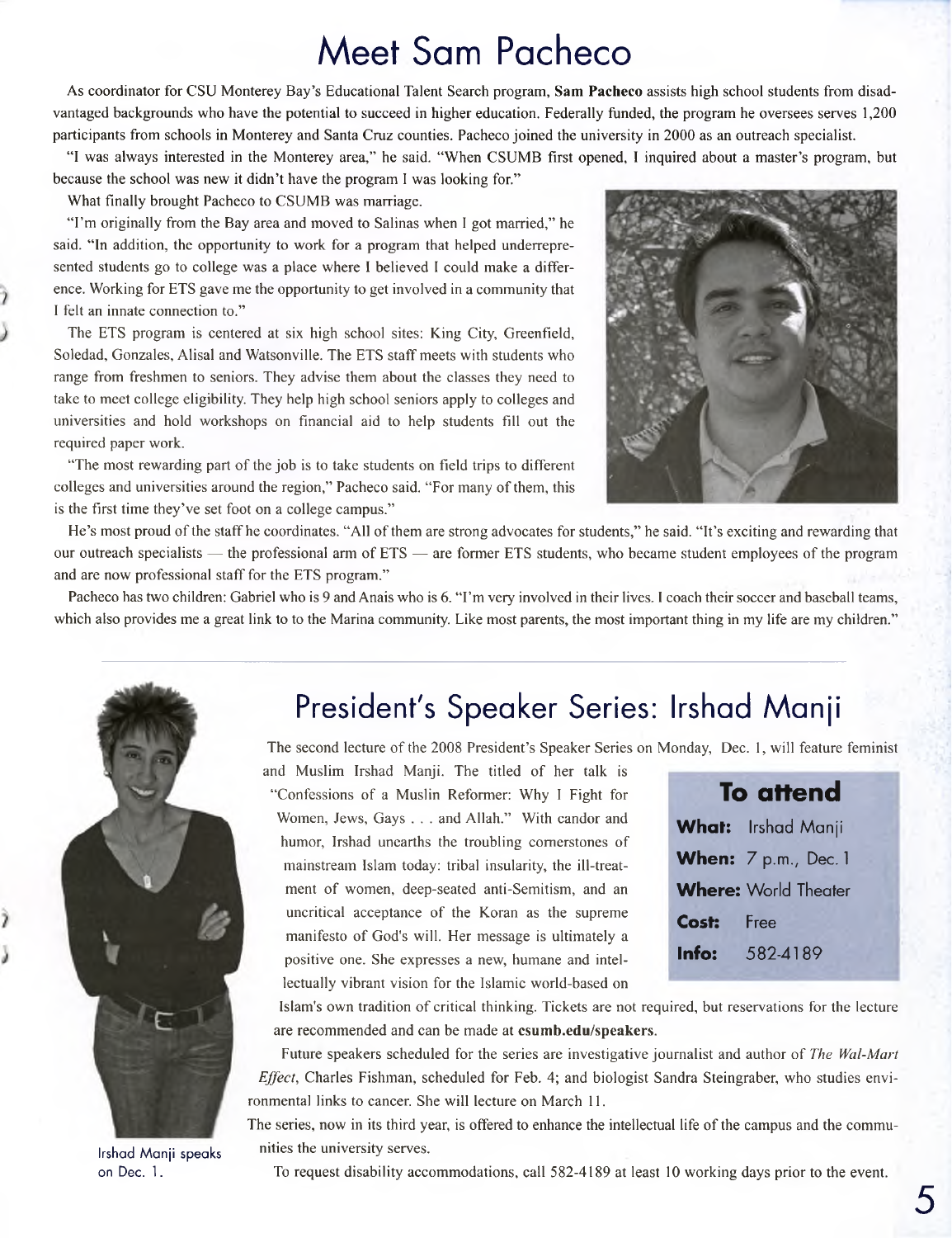

# Put on your dancing shoes and prepare to party

The Staff and Faculty Holiday Party will get under way at 6 p.m. on Friday, Dec. 12, in the University Center. This year's theme is "Going Green for the Holiday." The evening will feature a multicultural buffet dinner, a no-host bar,

non-stop music and dancing — plus raffle/door prize giveaways for adults throughout the evening. For the kids, there will be goodie bags and an area for them where they can practice their art talent. Awards for entries in the Gingerbread House Design and Build Competition (see page 3) will also be announced.

Tickets go on sale Nov. 10 and will be available at the front desks of the University Center and the Alumni & Visitors Center through Dec. 11. Tickets are \$12 per adult in advance or \$15 at the door. Children under 12 are free. Departments can reserve tables with table assignments made on a first-come, first-served basis.

Holiday attire is suggested. For more information, to reserve tables for departments, or for disability accommodations, contact **Phyllis Grillo,** events coordinator, at 582-4141 or via FirstClass.

Each donation of five pieces or more of non-perishable goods to the Monterey County Food Bank will be rewarded with an additional entry into the holiday party's raffle prize drawing. Donations will be accepted from Nov. 1-Dec. 12. The University Center and the Alumni & Visitors Center

**If you go What;** Holiday party **When.** 6 p.m., Sunday, Dec. 12. **Where;** University Center **Cost;** \$12 in advance; \$15 at the door **Info;** 582-4141

**Accommodations:** Call 582-4141 for disability accommodations.

have donation stations, with additional locations being added throughout campus. If your department is interested in sponsoring a donation station, contact **Jay Singh,** R25 service coordinator, at 582-5067 or via FirstClass.

### *Bring holiday cheer to needy families New HR appointment*



A thank you card from the Mexican American Opportunity Foundation to those who gave to last year's giving tree.

Human Resources invites you to participate in the 2008 "giving tree" project. The giving tree will be set up in the lobby of the Human Resources Building in early November. Gifts collected will support the Salinas Childcare Migrant Program. The Mexican American Opportunity Foundation developed this program in 2006 to address the immediate needs of migrant infants and toddlers (0-3 years of age) and their families living in East Salinas.

Employees can drop by HR to choose a paper ornament from the giving tree. Each ornament is labeled with the name and age of a child and what he or she would like for a holiday gift. After purchasing the item, par-

ticipants are asked to bring the wrapped gift to HR, along with the paper ornament, by Dec. 15. For further information, call 582-3389.

**Tamberly Petrovich** has joined CSU Monterey Bay as associate director of employee relations. She started Oct. 30.

The focus of this newly titled position is to proactively address staff employee/employer relationships through advising, coaching, training and education. Petrovich will work with staff members, supervisors, department chairs and union representatives with the goal of resolving staff issues at the campus level. Functionally, she will coordinate contract administration; management/union relations; grievance and complaint processing; and corrective action and discipline.

Petrovich has more than 25 years human resources and public sector experience, including K-12 and community college systems. Most recently, she was director of human resources and equal employment opportunity for the Hartnell Community College District. Petrovich has a M.S. in human resource management and development from Chapman College in Orange and a B.A. in sociology from UC San Diego.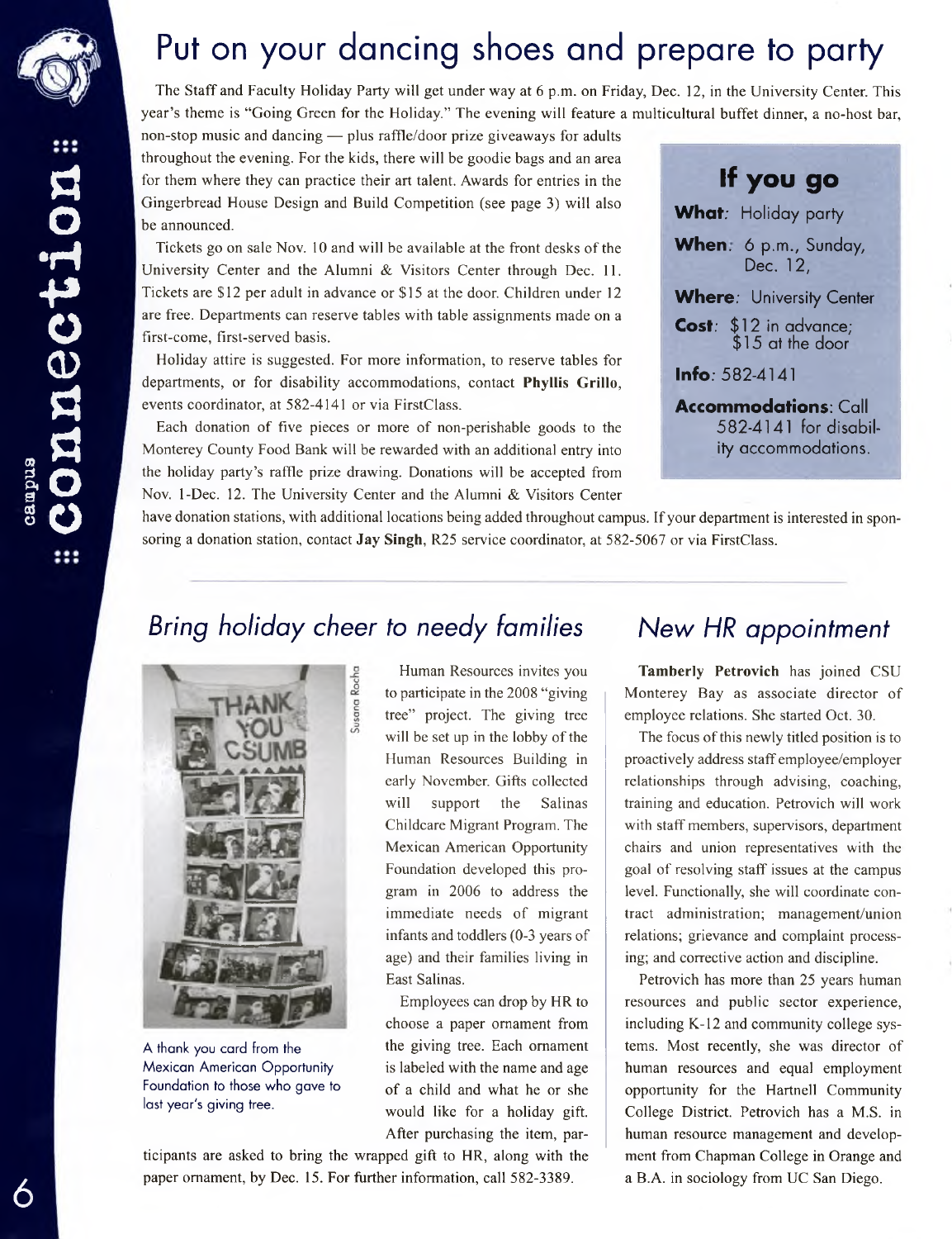#### *New employees*

Brenda Beech, Instructional Support Technician I — Div. of Science & Environmental Policy

Thomas Burns,\* Community Director — Residential Life

John Magana, Police Officer — Police Department

Helen Meyers, Administrative Support Assistant — Undergraduate Advising Center

Markus Naerheim, Access Professional Tutor — Writing Program

#### *Status changes Promotions*

Melody Rico,\* Assignments & Customer Service Specialist — Residential Life

Jacinto Salazar, First Year Experience Coordinator — Student Activities

#### *Transfer*

Marisa Mercado, Admissions Counselor — Admissions and Recruitment

#### *Probation passed*

Robert Weiher, Administrative Analyst/Specialist — Academic and Centralized Scheduling

*\* Foundation employee Thanks to Human Resourcesfor this information.*

### Winter Concert!

The Music and Performing Arts Department will hold its annual Winter Concert on Saturday, Dec. 7, as part of this year's homecoming weekend festivities. The concert will feature the CSUMB Gospel Choir, Nuovo Plaisir, the CSUMB Concert Band, a trumpet trio — and guest performances by the band and choir from Seaside High School and the Monterey Peninsula Gospel Choir.

### **If you go**

**What:** 2008 Winter Concert **When.** 3 p.m., Sunday, Dec. 7

**Where;** World Theater

**Cost;** Free

**Info;** 582-3009

**Accommodations:** Call 582-3009 by Nov. 24 for disability accommodations.

### Coming up: 12th Annual President's Cup Golf Tournament



Since it began in 1996, the President's Cup Golf Tournament has been at the forefront ofraising funds for CSU Monterey Bay's intercollegiate athletic teams. The tournament is a great way to get involved with campus and community members. The goal is to generate funds to support CSUMB athletics and the more than 300 student-athletes who participated in 13 NCAA Division II sport programs.

This year's event is set for Friday, Nov. 14, at Bayonet Blackhorse GolfCourse. A four person scramble tournament will begin with a 9:30 a.m. shotgun start. The player fee is \$250, which includes golf, cart, range balls, continental breakfast, BBQ lunch, contests and a Cutter & Buck apparel gift package. Teams and individuals, both men and women, are encouraged to register for play. Also, there are a wide range of sponsorship opportunities available.

To register or to learn more about sponsorship opportunities, please visit **<csumb.edu/presidentscup>** or contact **Kirby Garry,** marketing & sports camp coordinator, at 582-3051 or via FirstClass.

### Restructured Tax Sheltered Annuity Program for 2009

Due to new IRS regulations, the CSU Tax Sheltered Annuity Program (TSA) will be restructured effective Jan. 1, 2009. If you wish to initiate or continue participation in the TSA program for 2009, you need to enroll during the special Open Enrollment period, Nov. 3 - 28. Otherwise, you will not be able to do so until Jan. 1, 2009. If you are an active participant and do not re-enroll in the TSA program, your active participation will end as of the November 2008 pay period.

Visit the TSA Program website at **<calstate.edu/hr/benefltsportal>** for more information and detailed enrollment instructions.